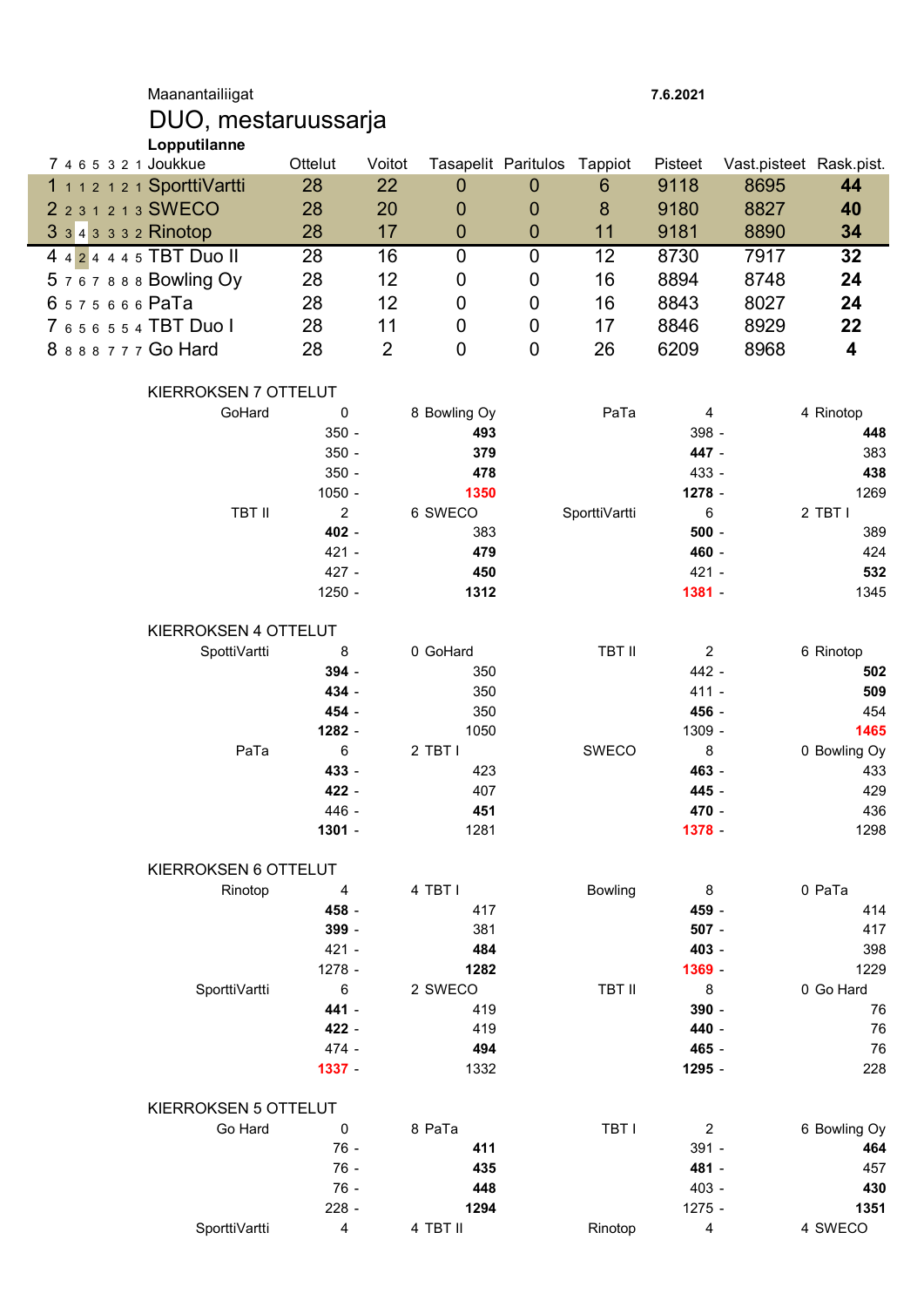| 425 -   | 387  | 498 -    | 445  |
|---------|------|----------|------|
| $368 -$ | 355  | 458 -    | 416  |
| 401 -   | 487  | 405 -    | 540  |
| 1194 -  | 1229 | $1361 -$ | 1401 |